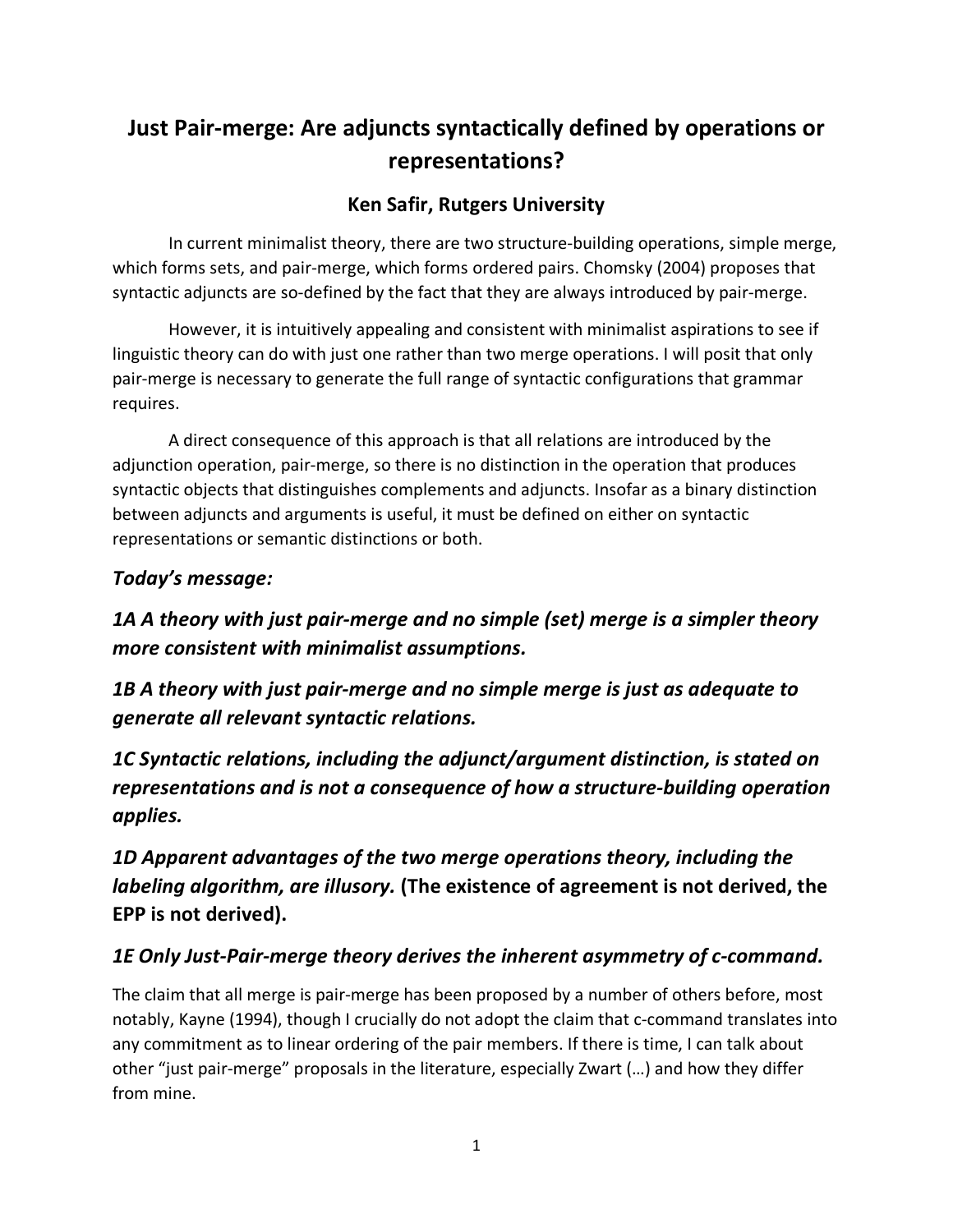# **1. What is simpler?**

### **A) Two Merge Operations Theory (TMOT) -** Chomsky's 2013, 2015 System

**Simple Merge** forms sets, e.g., X and Y merged form {X, Y} with no linear order specified.

**Pair-merge** form ordered pairs, e.g., X and Y merged form <X, Y> with no linear order specified.

The asymmetry of pair-merge is evident in the labeling of the output:

**Pair-merge Labeling:** If X is adjoined to Y, then <X, Y><sub>Y</sub>

**However**, Chomsky (2004) assumes that adjuncts introduced by pair-merge are invisible to further syntactic operations. They are made visible in the semantic component by **SIMPL**  applying after syntactic derivation.

### **Labeling Algorithm (LA)**

If X is a head and Y is a non-terminal, then  ${X, Y}^{}_{x}$  If both X and Y are non-terminals, then they only project a label if they "agree" Lower copies are invisible to LA Adjuncts are invisible to LA **Labeling Filter:** Every constituent must have a label

Because adjuncts are invisible to LA, *Pair-merge labeling is derived*.

### **B) Just Pair Merge Theory (JPMT) (what I am advocating for today)**

**Pair-merge** forms ordered pairs, e.g., X and Y merged form <X, Y> with no linear order specified.

The asymmetry of pair-merge is evident in the labeling of the output:

Pair-merge Labeling: If X is adjoined to Y, then <X, Y><sub>Y</sub>

**Labeling Filter:** Every constituent must have a label.

Adjuncts are visible to subsequent syntactic operations.

## **C) Primitives of TMOT Not in JPMT**

Lower copies do not have to be stipulated to be invisible There is no need for **SIMPL**  Simple Merge does not exist LA does not exist

## **D) Primitives of JPMT not in TMOT**

Pair-merge labeling Adjuncts, like all constituents, are visible to syntactic operations.

*Given (C) and (D), neither theory is a subset of the other, unless it can be shown that adjuncts must be visible to syntactic operations*. If it can be shown that TMOT requires Pair-merge Labeling in addition to the other assumptions about LA, *then JPMT principles are a subset of those of TMOT and JPMT is simpler.*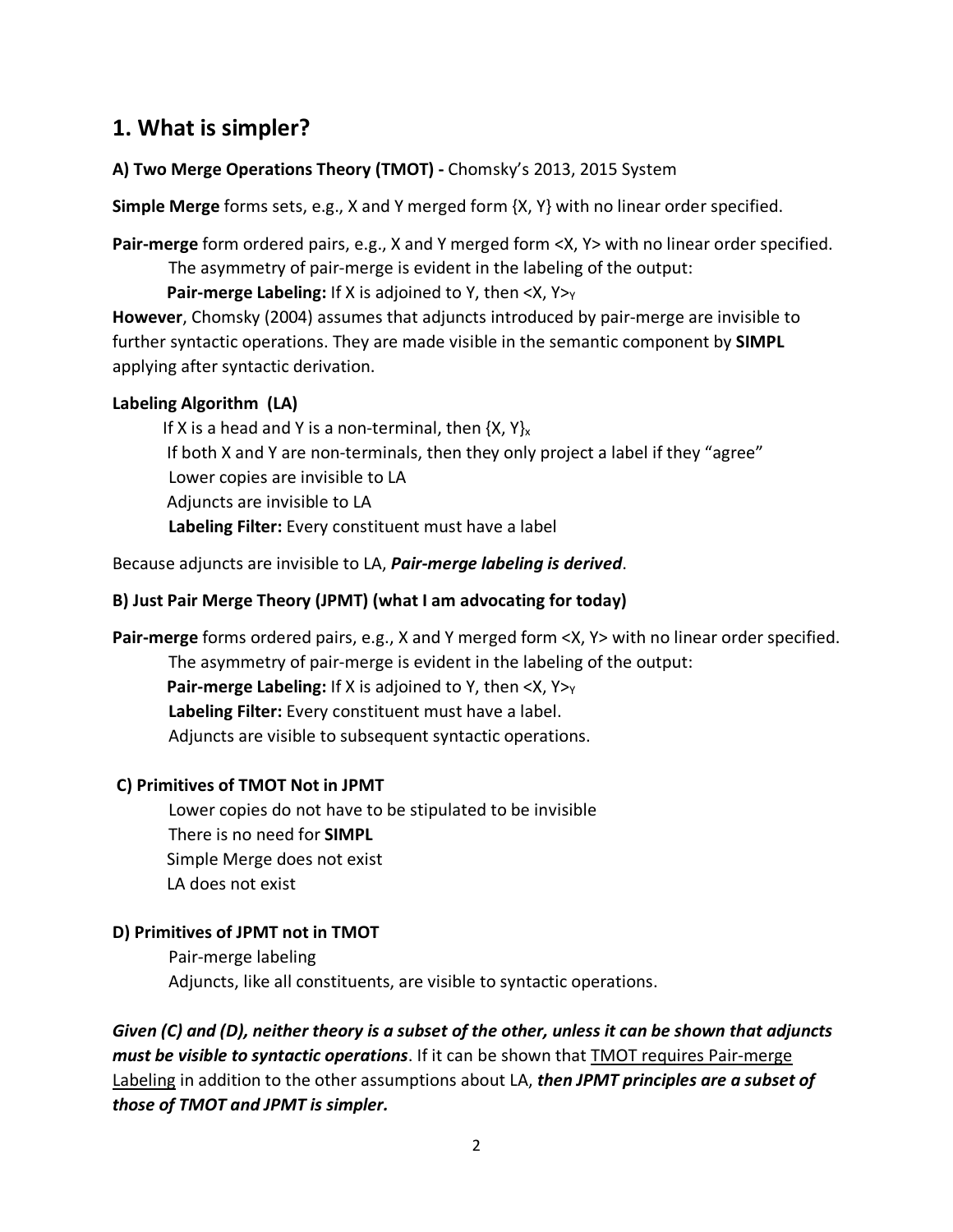#### **1.1 Evidence that adjuncts are visible to syntactic operations**

There is ample evidence, however, that at least some adjoined constituents are indeed visible to syntax in that their contents are accessible for internal merge to adjunct external positions. For example, as Truswell (2007) and Oseki (2013) show, the restrictions on extraction from adjuncts is not as absolute as Chomsky's different-plane theory would predict.<sup>1</sup> Consider the following sorts of cases of extraction by questions, relatives and topicalizations.

- 1a) Which tax bills did John leave town without paying?
- b) Which tax bills did John leave town before taking care of?
- c) Which of his relatives did she cross the room (in order) to avoid?
- d) Those are just a few of the responsibilities he left town without/before taking care of
- e) Those responsibilities I am sure he will leave town without/before taking care of.
- f) I know that guy who she crossed the room (in order) to avoid.

If adjuncts are not susceptible to further operations after they are pair-merged to structure, then (1a-f) should be altogether impossible.

Cinque (1990) argued that extractions of the sort in (1) might be cases where there is A' licensing of a pro inside the adjunct in order to capture asymmetries between NP and PP extraction. I don't have an answer for blocked PP extraction, however, it is generally assumed that pro does not allow reconstruction.

2a) Which of his<sub>i</sub> responsibilities did every congressman<sub>i</sub> leave town without/before taking care of?

b) How many of his<sub>i</sub> incompletes can any student<sub>i</sub> graduate from here without taking care of?

 c) Which of his creditors would any gambler skip town (in order) to avoid Reconstruction shows that at least these cases must involve internal merge leaving a copy, in current minimalist terms.

Biskup and Šimuk (forthcoming?) catalogue a number of papers showing that there is extraction from some adjuncts, including from tensed adjuncts in Czech – we will hear more about this tomorrow.

Similarly, if multiple wh-questions can access the position of *what* in (3a), which not everyone accepts, as well as the discourse-linked cases in (3b), which are far more acceptable, then once again, adjuncts are not invisible to further operations. This is especially clear for theories, like that of Bobaljik (2002), where wh-in-situ is a case of a lower copy being pronounced in what is otherwise a case of internal merge in syntax.

### 3a) Who left town without paying what?

 $1$  See Truswell (2007) argues that adjunct extraction is successful depending on how the adjunct is related to the matrix event, but such an account is to no avail if pair-merge simply renders extraction from adjuncts underivable. See Oseki (2013) for an argument that only 'adjuncts' introduced by simple merge allow extraction and he analyzes examples like (2a) as such a case. His account does not extend to (2d).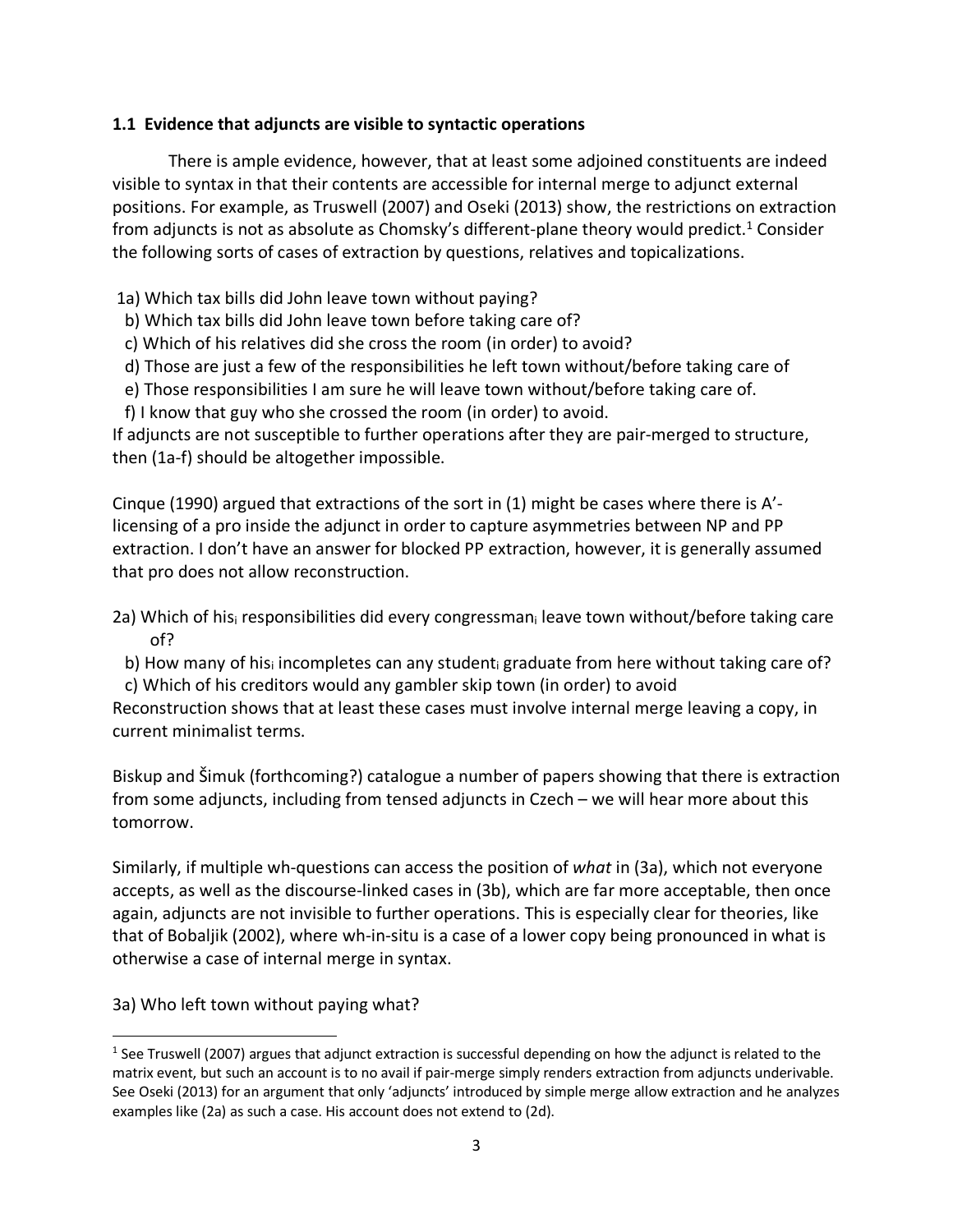- b) Which of the congressmen left town before talking to which portion of their constituents?
- c) Who crossed the room (in order) to avoid who?

In other words, the absolute restriction on access to adjuncts on the grounds that they are invisible to further syntactic operations is too strong to account for the relative accessibility of adjuncts and is thus a poor account of that restriction.

If adjuncts are visible to syntax, then there is no reason to say that they are not visible to Chomsky's LA. The purported invisibility of adjuncts to just labeling theory, not merge, is then just an additional stipulation, equivalent to Pair-merge Labeling, to insure that the label projected after adjunction is that of the adjoined-to constituent.

- This makes the adjunct assumption like the trace assumption: Lower copies and adjuncts are visible to syntax but just invisible to labeling.
- Only TMOT requires these enabling assumptions.

### **Thus the only mismatched assumptions between TMOT and JPMT are now removed and the assumptions of JPMT are now a subset of the assumptions required by TMOT.**

#### **UPSHOT: JPMT IS A SIMPLER THEORY.**

It is also worth pointing out that Chomsky's theory of wh-extraction proceeding by movement to intermediate nodes at the edge of phases (cycles) is not formulable as adjunction if his approach to pair-merge renders intermediate movements invisible to further operations.

Thus the empirical evidence that is supposed to motivate the invisibility of adjuncts in fact gives evidence for the opposite conclusion: Adjoined constituents must be visible to syntax. Once it is established that adjuncts must be visible to syntax, Chomsky's LA is not sufficient to provide the right labels when pair-merge applies to adjoin wh-XP to vP, since no label indeterminacy would be generated. LA would need to block intermediate movement by adjunction by some additional assumption. No such complication arises in JPMT, as all node labels are generated based on the asymmetry of pair-merge.

## **2. JPMT is adequate to generate all relevant syntactic relations**

#### **Relevant syntactic relations**:

4a) Categorization – combination with a root and a labeled head

- b) Complementation combination of a labeled head and a non-terminal
- c) Non-complement argument assignment "specifiers"
- d) Adjunct relations
- e) Head-head relations (and morphological complexity)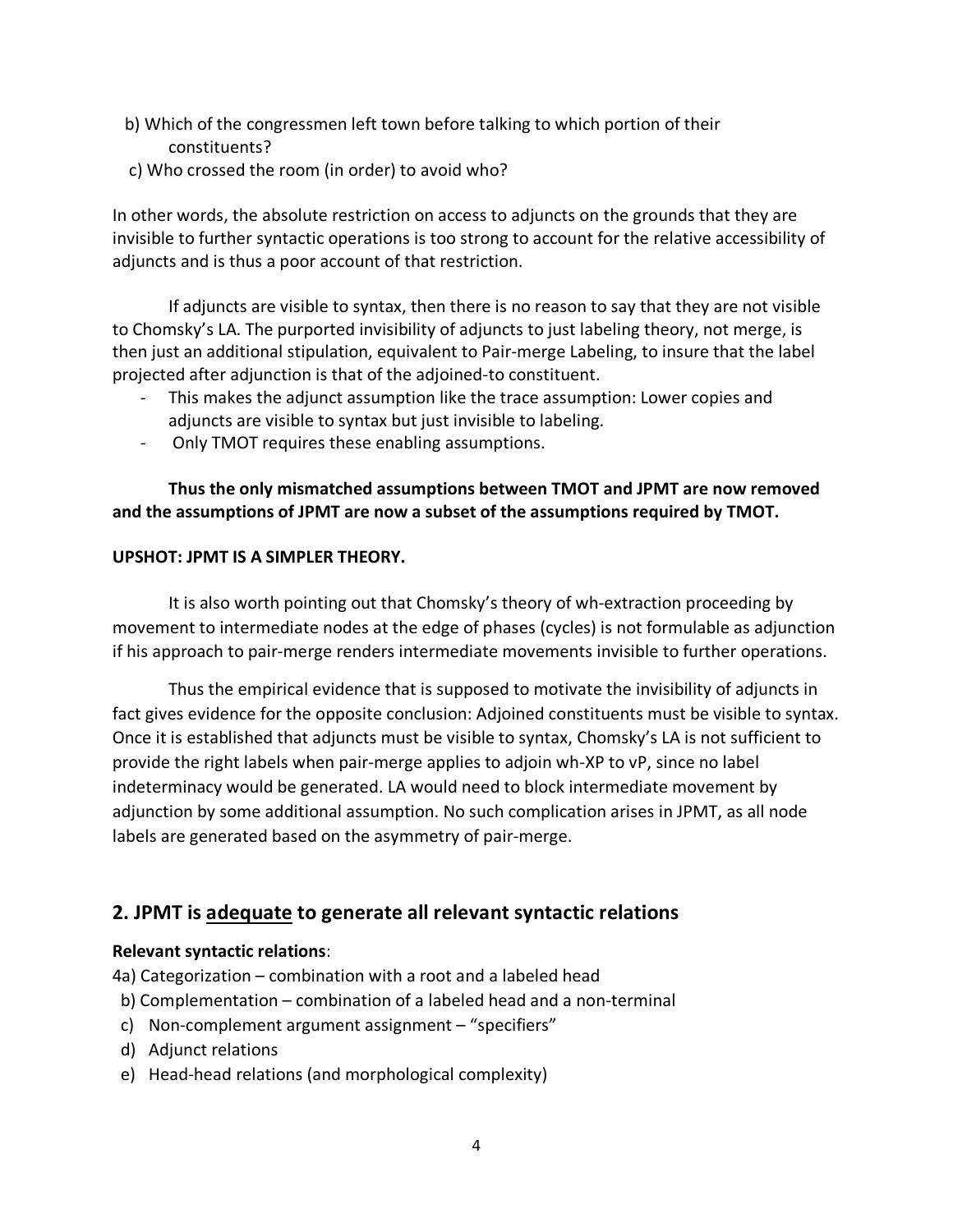**The first four relevant syntactic relations as generated in JPMT** (subscript indicates label)

5a) Categorization <root, X>x

- b) Complementation < YP < root,  $X >_{X} X$
- c) Specifier <EA, < $YP$ , <root,  $X>_{X>X>_{X}$
- d) Adjunct <ZP <EA, <YP, <root,  $X>x>x>x>x$

(tree abstracts away from linear relations)



**Categorization -** Since I have a labeling filter and the root lacks a label, the root must adjoin to a categorized head X to produce a categorized head.

A **complement** YP pair-merged to a categorized head yields a complementation relation. If the categorized head were pair-merged to the complement, the label for the whole would be YP, which is not a complementation relation to categorized head X

What we call a **"specifier"** is just the first constituent to adjoin to a categorized head X and its complement (if X has a complement. The output bears the label of the pair <complement, categorized head> and it is where I assume an external argument (EA) can be assigned.

An **adjunct** constituent is just any ZP that adjoins subsequent to EA, if there is one.

All of these structures generated by JMOT are also generated by TMOT, though they are rarely appealed to. The dominance relations achieved, as represented by tree structure, are completely familiar.

## **TMOT can generate (8) employing pair-merge, or it can generate the same dominance relations by simple merge.**

6a) Categorization {root,  $X$ }<sub>x</sub>

- b) Complementation  $\{YP\}$  (root,  $X\}_X$ )<sub>X</sub>
- c) Specifier {EA, {YP, {root,  $X\}^{\chi}$ }<sub>X</sub>
- d) Adjunct {ZP {EA, {YP, {root,  $X\}^{\chi}{}_{\chi}^{\chi}{}_{\chi}^{\chi}{}_{\chi}$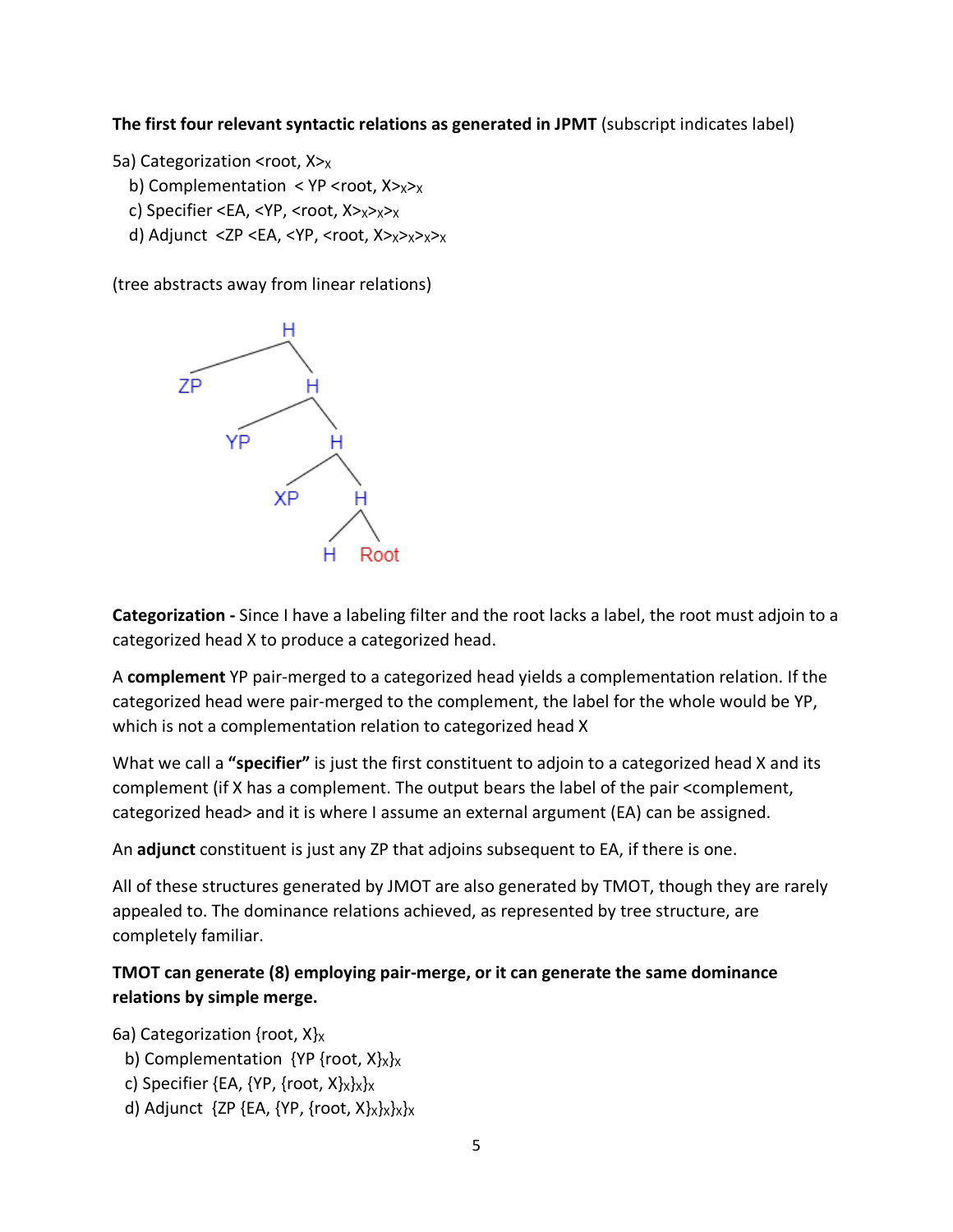**However, TMOT also allows mixed trees that achieve identical dominance relations, as demonstrated in (7) for complements.**

```
7a) <complement, \{root, v\}^{\circ}>
b) {complement, <root, v^{\circ} >v^{\circ} }
8)
```


Altogether there are four ways to generate (8) in TMOT, but only one in JPMT. **Is there any reason we need this much generating power if we can already generate (8) with just pair-merge?**

### **INTERNAL Pair-merge**

In keeping with Chomsky's treatment of displacement structures, pair-merge allows for internal as well as external merge.

Internal pair-merge of a non-terminal to another nonterminal is now the description of all such relations, including wh-movement and A-movement, traditionally treated as substitutions (generated in Chomsky's system by simple merge) as well as VP fronting, heavy NP shift, clausal extraposition, extraposition from NP etc. which are traditionally treated as adjunctions. Iitalics indicate the unpronounced copy left in the position from which the constituent was internally pair-merged).

- 9a) Which books did Mary read *which books*?
- b) The cat seems *the cat* to be out of the bag.
- c) Angry at Alfie though I was *angry at Alfie*, I still invited him.
- d) Selma will consider *any attempt to stop her from posting on Instagram* (to be) outrageous any attempt to stop her from posting on Instagram.
- e) It was apparent to us *that John would not be coming today* yesterday that John would not be coming today.
- f) We spoke to a Democrat *who was from Nashville* yesterday, who was from Nashville.

For (9a), pair-merge has the terms <[which books], [did Mary read *which books*]> For (9b), pair merge has the terms <[the cat], [seems *the cat* to be out of the bag]> For (9c), pair-merge has the terms <[angry at Alfie], [though I was *angry at Alfie*]>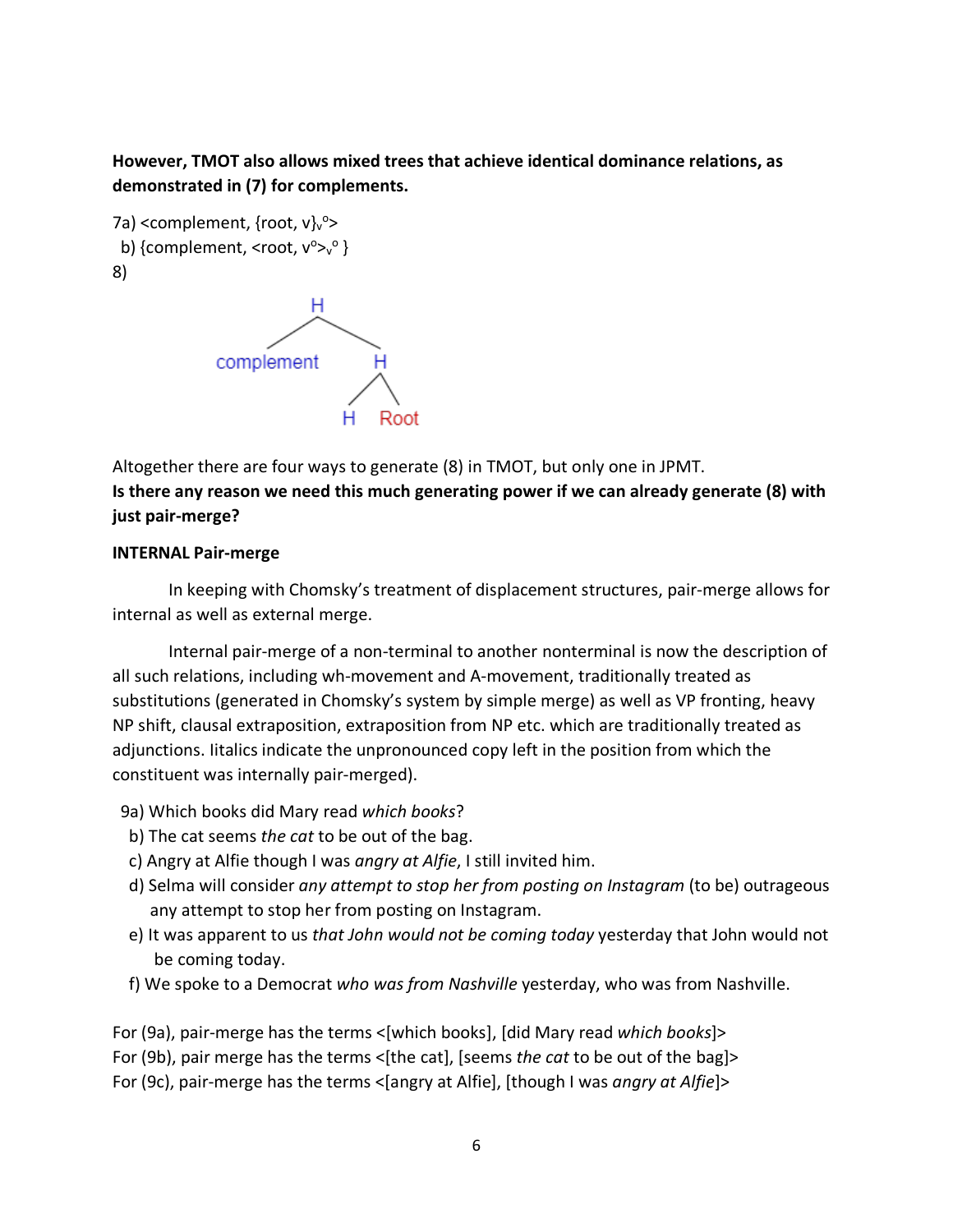For (9d), pair-merge has the terms <[any attempt to stop her posting on Instagram], [*any attempt to stop her posting on Instagram* to be outrageous>

# (*Recall that neither pair-merge nor Pair-merge labeling makes any prediction about word order*)

For (9e), pair-merge has the terms <[that John would not be coming today], [was apparent to us *that John would not be coming today* yesterday]>

For (9f), pair-merge has the terms <[who was from Nashville], [spoke to a Democrat *who was from Nashville* yesterday]

9e Diagram



was apparent to us that John would not be coming today yesterday that John would not be coming today

While it is unclear as to exactly where the (apparently) rightward-moved constituents land, it is always assumed that they are adjoined where they land in the clausal architecture (i.e., higher than the temporal adverb).

Notice also, that some adjunctions are to the left and others to the right, which is expected to be possible since pair-merge as posited here does not determine linear order (nor does it in Chomsky, 2004).

The instances of pair-merge in (9) are the only way to generate internal merge outputs in JPMT. TMOT can also generate all of (9a-f) with pair-merge, but it could also generate (9a-f) with set merge.

# *Not Demonstrated: Every theory will need pair-merge (even if simple merge is assumed).*

- This would lead me into a discussion of head-head relations and head-movement, which we can discuss in the question period.

**UPSHOT of Section 2: JPMT has the power to generate all of the domination relations that TMOT can generate, including the output of internal merge.** 

**Simple Merge is not necessary for the relevant dominance relations to be generated.**

# **3. What is lost if we give up TMOT?**

# **At least three advantages have been claimed to be consequences of TMOT with LA.**

10a) The EPP can be derived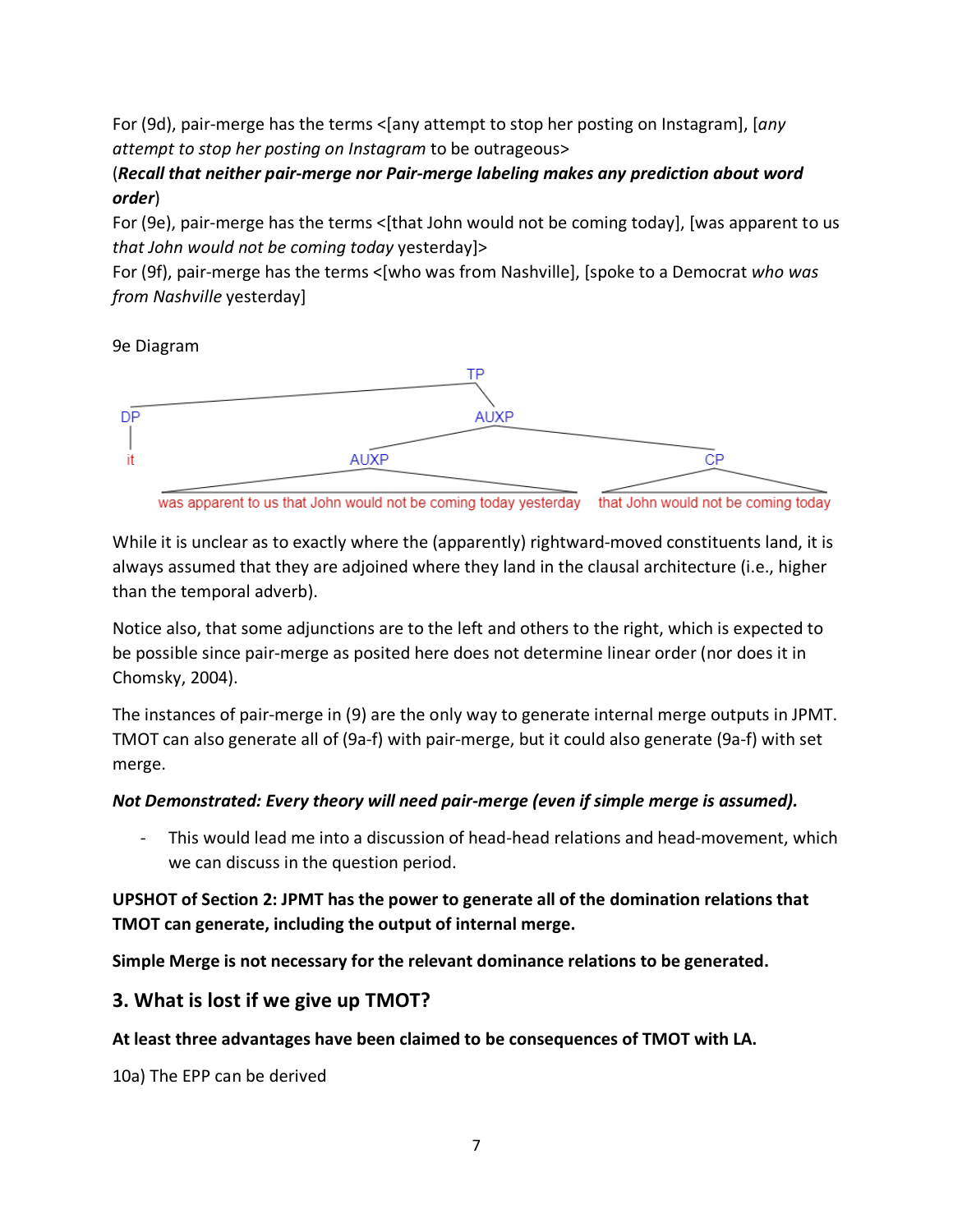b) Label indeterminacy explains why intermediate movement does not halt short of its destination (the halting problem).

c) The existence of agreement is motivated as a solution to label indeterminacy

## **In this section I show that these advantages are only apparent. There is no principled explanation of them in TMOT.**

### **The Halting Problem – Is it a problem?**

Suppose we accept that movement is not feature-driven, as suggested by Chomsky (2008) and Safir (2010).

All structure-building is free (free Merge), and that includes internal merge. However, movement outputs fail if they do not reach positions where they can be interpreted.

Rizzi's criterial positions are those destinations. This is translated in labeling theory as the position where appropriate agreement can take place.

But the consequence of stopping in an uninterpretable position means only derivations that move to criterial positions will be successful. There is no halting problem.

### **Deriving** *Who did John see***?**

- *- Who* originates as object of *see*
- *- Who* moves to the edge of vP phase
- *- Who* cannot be interpreted as an interrogative unless it reaches Spec CP
- *-* Derivations where *who* stops at the vP phase edge will fail at LF
- *-* Derivations where *who* lands in Spec CP will reach criterial positions and be acceptable.

An additional issue with the "halting solution"

Wh-movement from object position stops at the vP phase edge *as an adjunction***.**  Adjoined positions are invisible to further syntactic operations by TMOT hypothesis. **An internal pair-merge derivation for vP adjunction is not possible in TMOT.**

This means that wh-movement must proceed by set merge to a position higher than vP. But if VP is a phase and wh-movement moves beyond vP, then vP is not a phase. Alternatively, adjuncts are not defined because they are introduced by pair-merge, so the definition of adjunct is based on representations, not derivations.

For the structures in (9d,e,f) to be generated, then, internal pair-merge must be able to apply, since set merge cannot generate them (or they would never land in positions where LA could label them by agreement).

### **Labeling as the motivation for the existence of agreement is dubious.**

Gerunds, infinitives and small clauses lack phi-feature agreement with their subjects, but both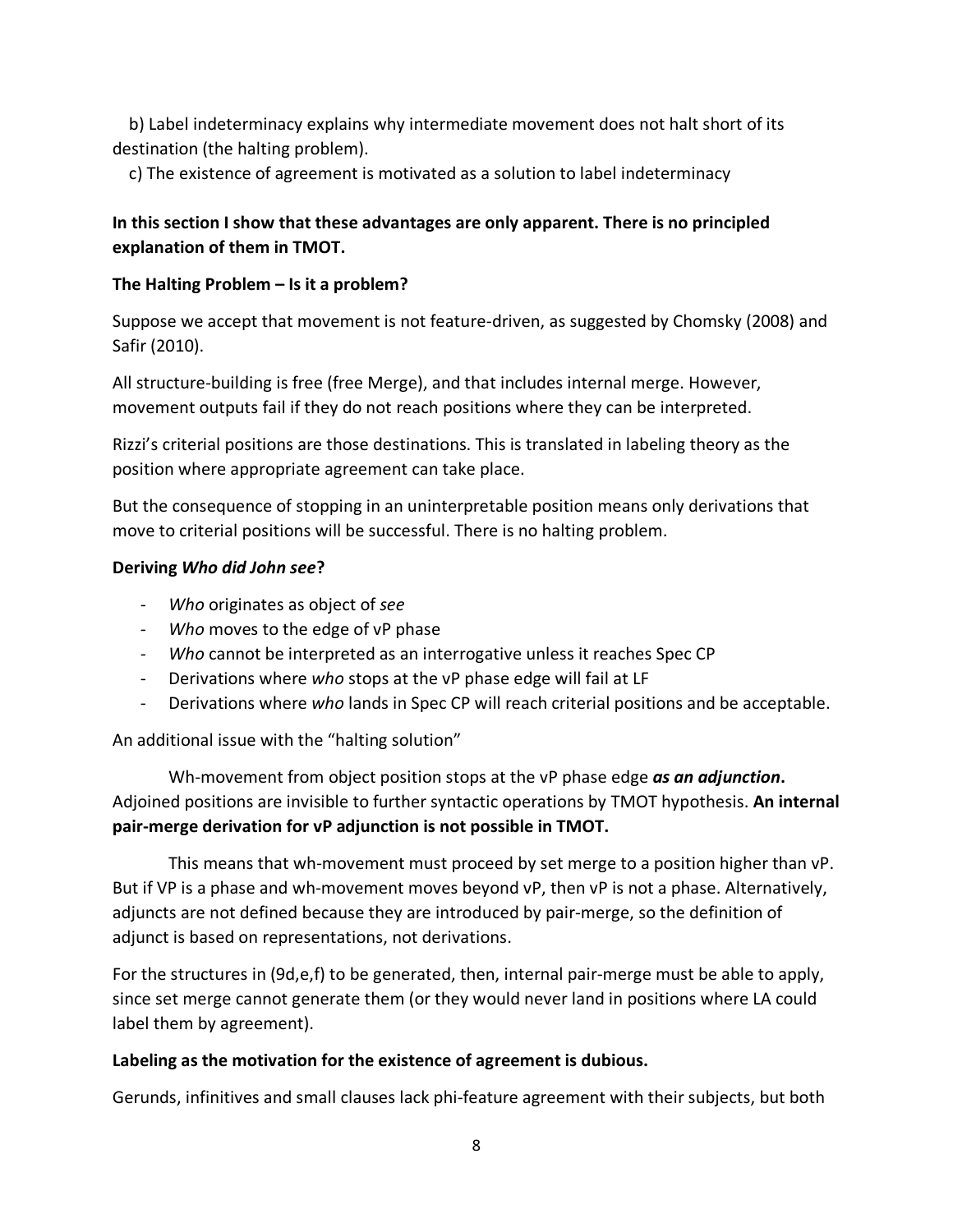require the establishment of subject-like arrangements.

Both infinitives and gerunds can have *there* subjects, which is usually the mark of an EPP effect. 11a) [PRO eating fish] didn't bother me

- b) [PRO to be late] would be unfortunate
- c) [Workers angry about the pay] is not what we expected when we agreed to this.

Appeal to abstract agreement between the PRO subject of gerunds and infinitive can be posited To save the day for the labeling theory, but how effectively?

*-* Even if one accepts -*ing* as the T equivalent in gerunds to account for (11a), in the small clause case subject example (11c) there is no candidate for T and still no visible agreement.

**It is always possible to create additional abstract agreement to render a theory symmetrical, 2 and sometimes such idealizations lead to insight, but in this case, positing agreement relations that license positions where they can appear on the surface serves no other function – it is a stipulation to save a theory.**

There are additional agreement problems that relate to what EPP is supposed to account for. 12a) Under the bed seems to be a good place to hide.

- b) Has under the bed been a good place to hide?
- c) Under the floorboards is/?\*are a good place to hide.

It seems that in certain circumstances, PPs can be subjects in that they raise and invert with auxiliaries (see Safir, 1983), but it is not obvious that there is anything in PP to agree with, including the prepositional object. How is weak T propped up by agreement here?

The latter article also shows that small clauses must act as subjects (e.g. *Why shouldn't workers ready to bargain be the goal of our tactics?*). The same questions can now be asked about gerunds and infinitives as subjects as in (13), which can also raise and invert.

13a) Why would eating fish ever seem to be dangerous?

- b) To eat fish would seem to be a good solution
- c) Couldn't workers angry at the pay seem to show our incompetence in the negotiations?

Gerund and infinitive subjects have no overt phi-features that agree with T (at least in English). With less reason to believe that Case is necessary for a nominal (see, e.g., McFadden, 2004, among many others), there is less reason to assume that gerunds and infinitives are nominal subjects (at least in English).<sup>3</sup> LA

 <sup>2</sup> For example, Abe (2018), building on Sato (2008) proposes that *there* "and its associate form a constituent underlyingly" and then *there* moves to subject position where, unlike other DPs, *there*'s uninterpretable and unvalued phi-features are then satisfied within the assumptions of reasoning about Agree. Goto (2017) (written after Abe's paper) attempts to adapt the Sato-Abe approach to Chomsky's (2015) LA, but to do so Goto invents a special head-head labeling relation in addition to LA.

 $3$  Saito (2016) argues that these problems are resolved by assigning shared Case between T and the element acting as a subject. This might apply to gerunds, if the possessive marker *'s* is a determiner heading a gerund, perhaps but it would not obviously extend to PP subjects. The agreement in Case would have to extend to contexts where Nominative is not involved but the gerund acts as a subject, e.g., *For treating this malady with antibodies to be*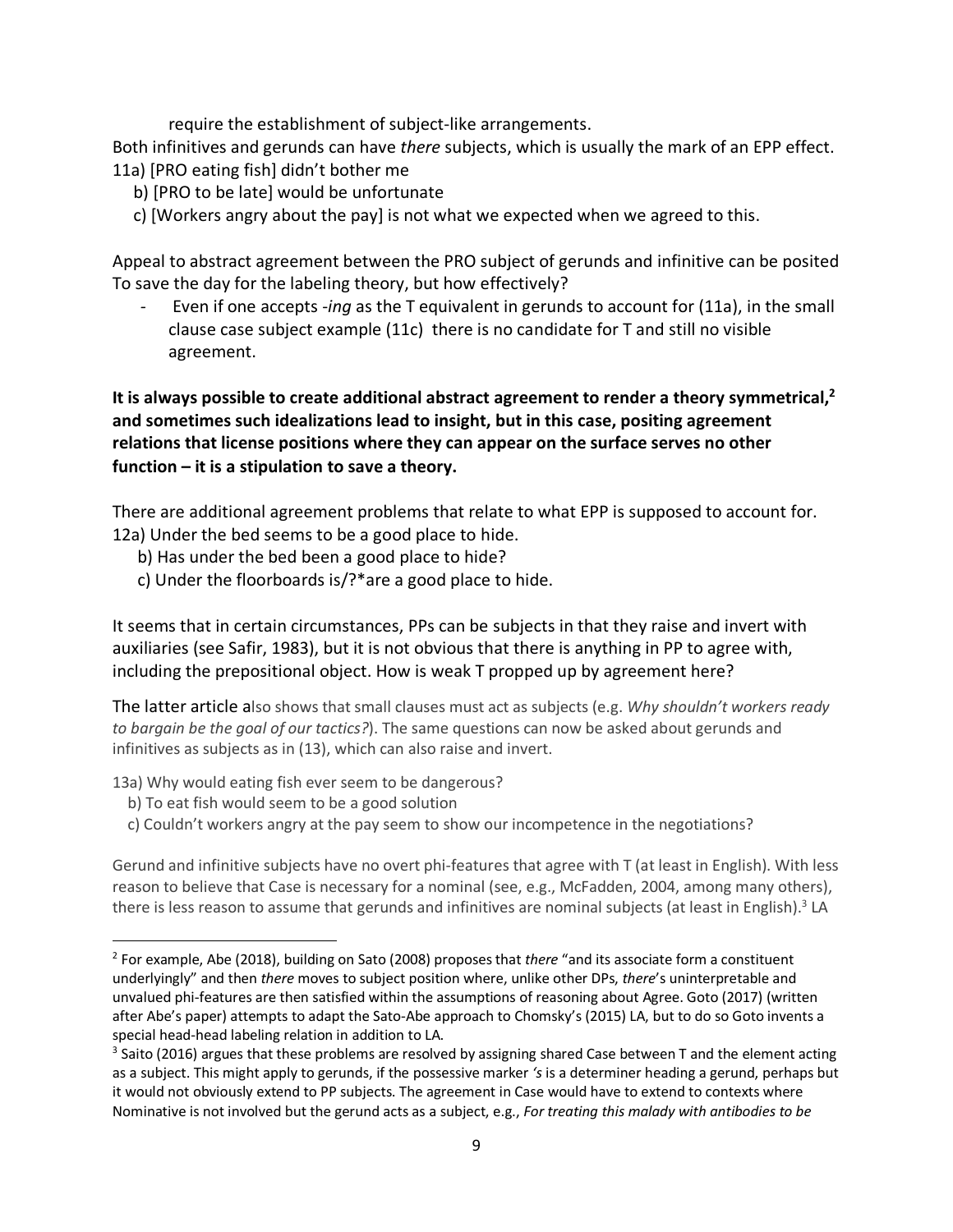was designed to account for why subjects must agree, but when they have no apparent features, it is hard to see how LA makes an accurate prediction without a slew of ancillary assumptions. In short, LA does not account for the EPP as it stands, so JPMT loses nothing in comparison with TMOT by failing to derive it.

#### **Moreover, the most glaring problem for the justification of agreement was never solved.**

#### **14a) There are many men in the room.**

- **b) \*Are many men in the room. (Declarative)**
- **c) \*There is many men in the room.**
- *-* Agreement on T is not sufficient to license a null subject.
- *-* Agreement does not capture why the notional subject can remain where it does, e.g. *there are [[three men] [in the room]* (as Epstein et. al. 2014: 466, fn.13 point out and set aside), especially as agreement with T does not involve the common features of *there*  and T.
- *-* For such cases, some agreement relation must also license the low subject position, but once again there is no overt morphological motivation for an additional agreement relation with the expletive subject.
- *- Agree* **is necessary independent of labeling, and the "weak T" stipulation does not help resolve the EPP problem either.**

Moreover, gerunds and infinitives can have *there* subjects as well, e.g, *there being no one in the room would bother Bill*, *For there to be only two people in the room would be unfortunate.*  Abstract agreement would have to hold between *there* and the infinitive/gerund independent of the postverbal subject.

**Upshot of section 3: TMOT does not offer any solution to the existence of agreement or EPP that follows naturally from TMOT mechanisms. Paradigm cases of EPP effects are not accounted for.**

# **4.0 An advantage of JPMT**

**.** 

#### **The derivational definition of c-command**

Preserving simple merge alongside pair-merge introduces a whole set of alternative derivations that can result in the same hierarchical structures that pair-merge generates, Consider the derivational definition of c-command, first introduced by Epstein (1999: 329).

#### **15) Derivational c-command: X c-commands all and only the terms of the category Y with which X was merged in the course of a derivation.4**

At the time (the article was circulated in 1994), Merge and Move were separate operations and, as Hasegawa (1996) points out, Epstein did not even consider additional issues that arise for adjunction

*effective…* and *John considers arresting the demonstrators to be a poor solution*. What is agreeing to license the relation between two non-terminals as sisters in these constructions?

<sup>4</sup> This is Epstein's preliminary definition, but the differences between this and his final version do not concern us here.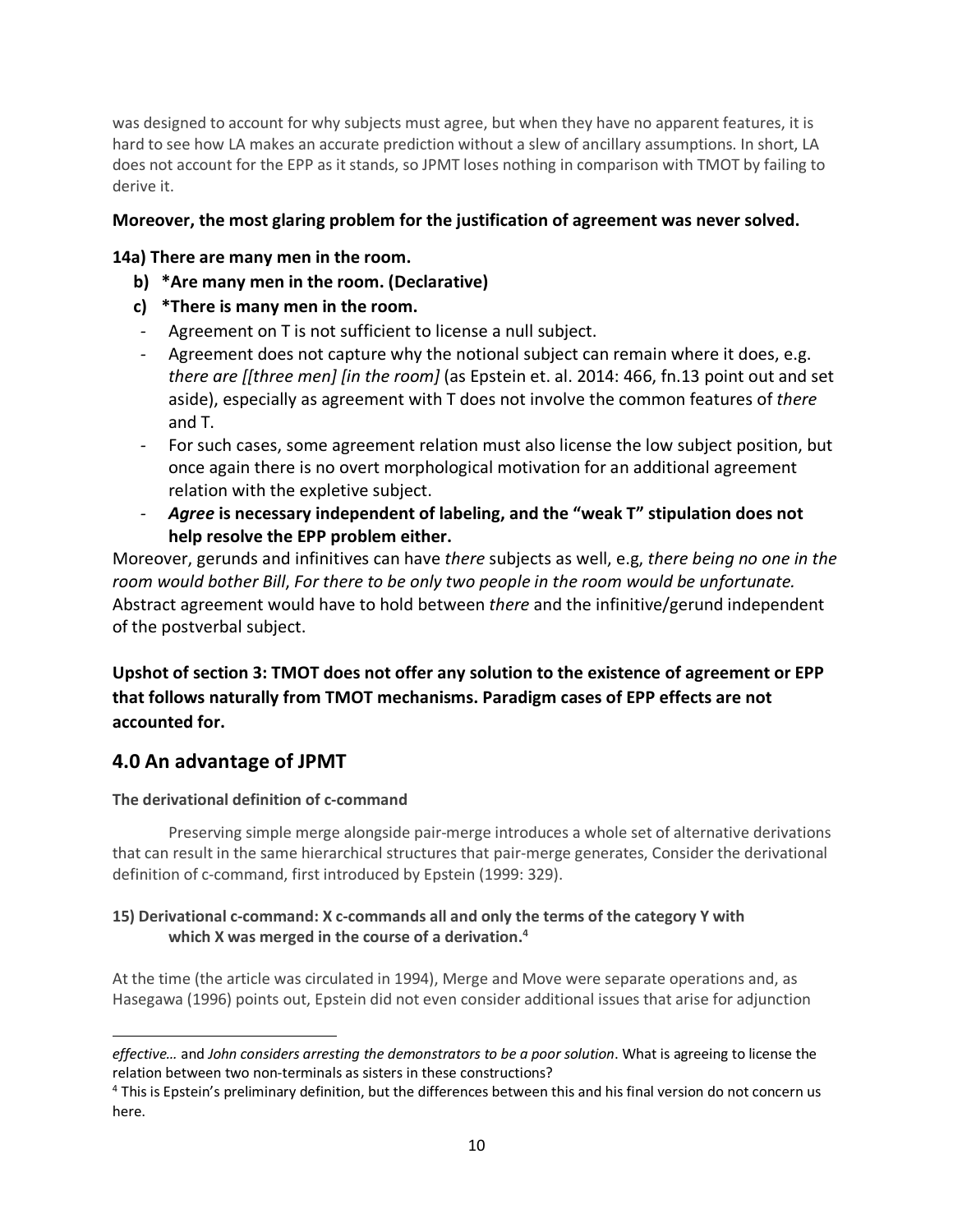(before Chomsky, 2004 reformulated adjunction as pair-merge), or for movement that results in adjunctions (which Hasegawa also noted and set aside).

- *-* Since adjunctions also create c-command relations, a theory with both set merge and pairmerge must create a cover term "Merge" that encompasses both set merge and pair-merge.
- *-* These complications reduce to the following definition once simple merge is eliminated.

#### **16) C-command: If X is pair-merged to Y then X c-commands Y and everything Y dominates.**

No special provisos for other operations creating c-command relations need be referred to.

#### **Something to gain – The asymmetry of pair-merge**

It is not obvious that there is any situation where fully symmetric (mutual) c-command relations are empirically needed, yet that is what set merge generates. See Brody's (2002: 28) objection to derivational c-command based on the absence of asymmetry in the operation of structure-building

JPMT explains why: Sisters created by pair-merge are, by definition, never symmetrical (see also Zwart, 2011).

Is there ever an empirical reason to assume, for example, that a predicate must c-command something inside what it is predicated of? *From the perspective of pair-merge, only the adjoiner can c-command something in the adjoinee.* 

17a) [[every man's mother] [praises his new spouse]]

- b)\*[[his new spouse] [praises every man's mother]]
- c)



In a theory that allows [praises x's spouse/mother] to c-command the contents of the subject (a symmetric theory of c-command), the two sentences (17a,b) have the same violation, unless it is stipulated that the pronoun cannot be contained in a *nominal* that c-commands the quantifier that binds it. This is because a quantifier is embedded in a constituent (T' in (17c)) that c-commands a bound pronoun and a bound pronoun is embedded in a constituent (the subject DP in (17c)) that c-commands its quantifier. The same is true for (17a) except the roles of the subject DP and T' are reversed. In the JPM theory (and in the other ordered pair output theories), the subject DP is adjoined to [T XP], so it asymmetrically c-commands the contents [T XP] in (17c), (without further stipulation limiting c-